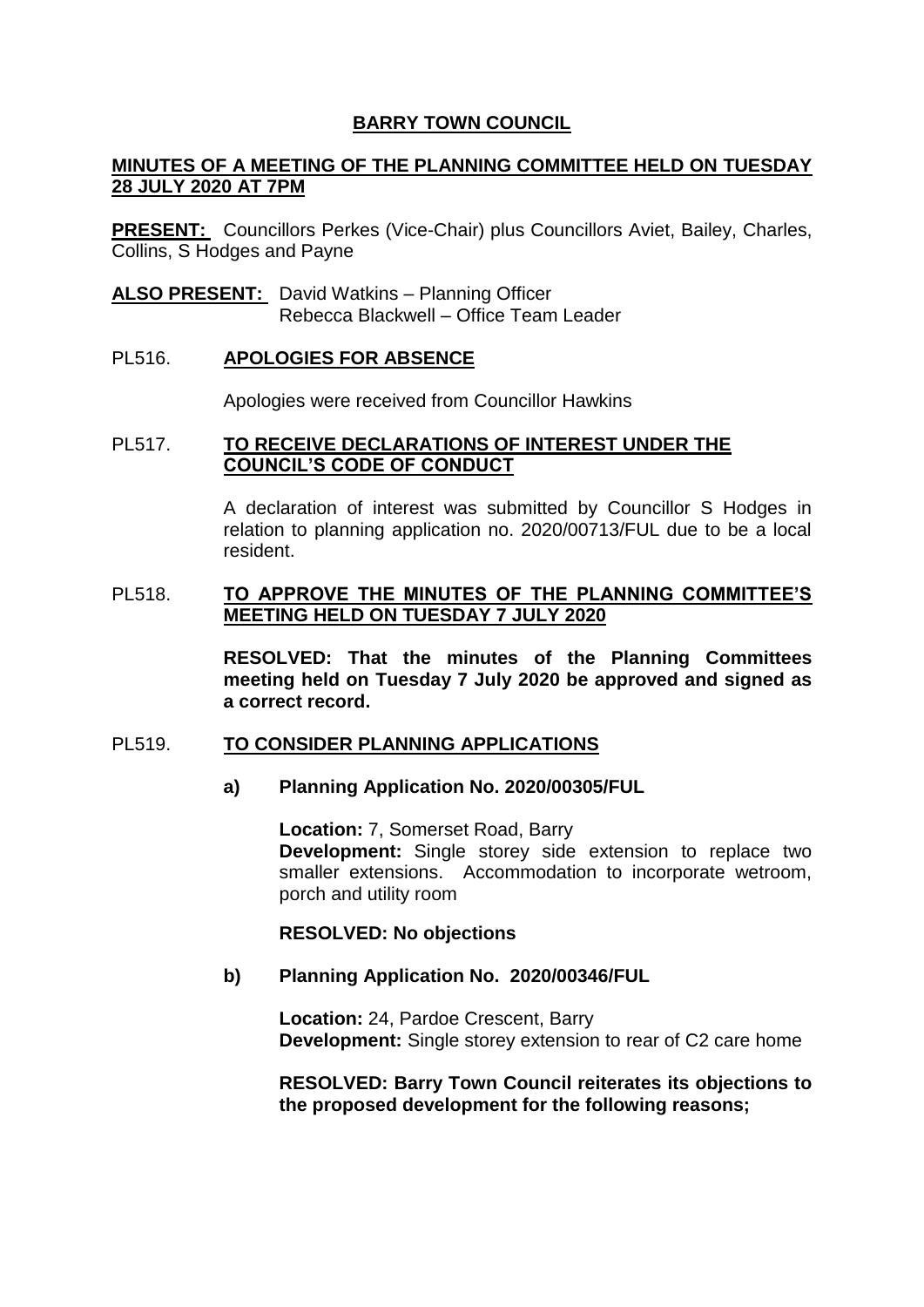- **The proposed development appears contrary to previous Vale of Glamorgan conditional planning consent (Pl. Ref; 2019/00630) and guidance.**
- **The proposed development would result in an overdevelopment of the property leading to adverse effects upon the amenity of local residents and detriment to local parking and highway safety.**

# **c) Planning Application No. 2020/00640/FUL**

**Location:** 18, Bron Awelon, Barry

**Development:** Change single storey extension roof design from a lean to roof to a flat roof with lantern light and parapet to keep rain water contained to side of property.

Councillor S Hodges raised concerns in relation to the applicant not complying with planning decisions of past applications.

### **RESOLVED: No objections subject to the satisfaction of the Vale of Glamorgan Councils Planning Department.**

## **d) Planning Application No. 2020/00641/FUL**

**Location:** 36, Pencodtre Road, Barry **Development:** Extension and alterations of existing fourbedroom dormer bungalow into three-bedroom house.

Councillor Payne raised concerns in relation to the proposed development due to the lack of parking and safety of the highway. Councillor Payne reminded members of her concerns in relation to the development of the property adjoining this address.

**RESOLVED: No objections subject to the satisfaction of the Vale of Glamorgan Highways department regarding off street car parking provision.**

## **e) Planning Application No. 2020/00655/FUL**

**Location:** 3, Swn Y Mor, Barry **Development:** Shower room extension to existing bungalow.

#### **RESOLVED: No objections**

## **f) Planning Application No. 2020/00660/FUL**

**Location:** 47, Victoria Road, Barry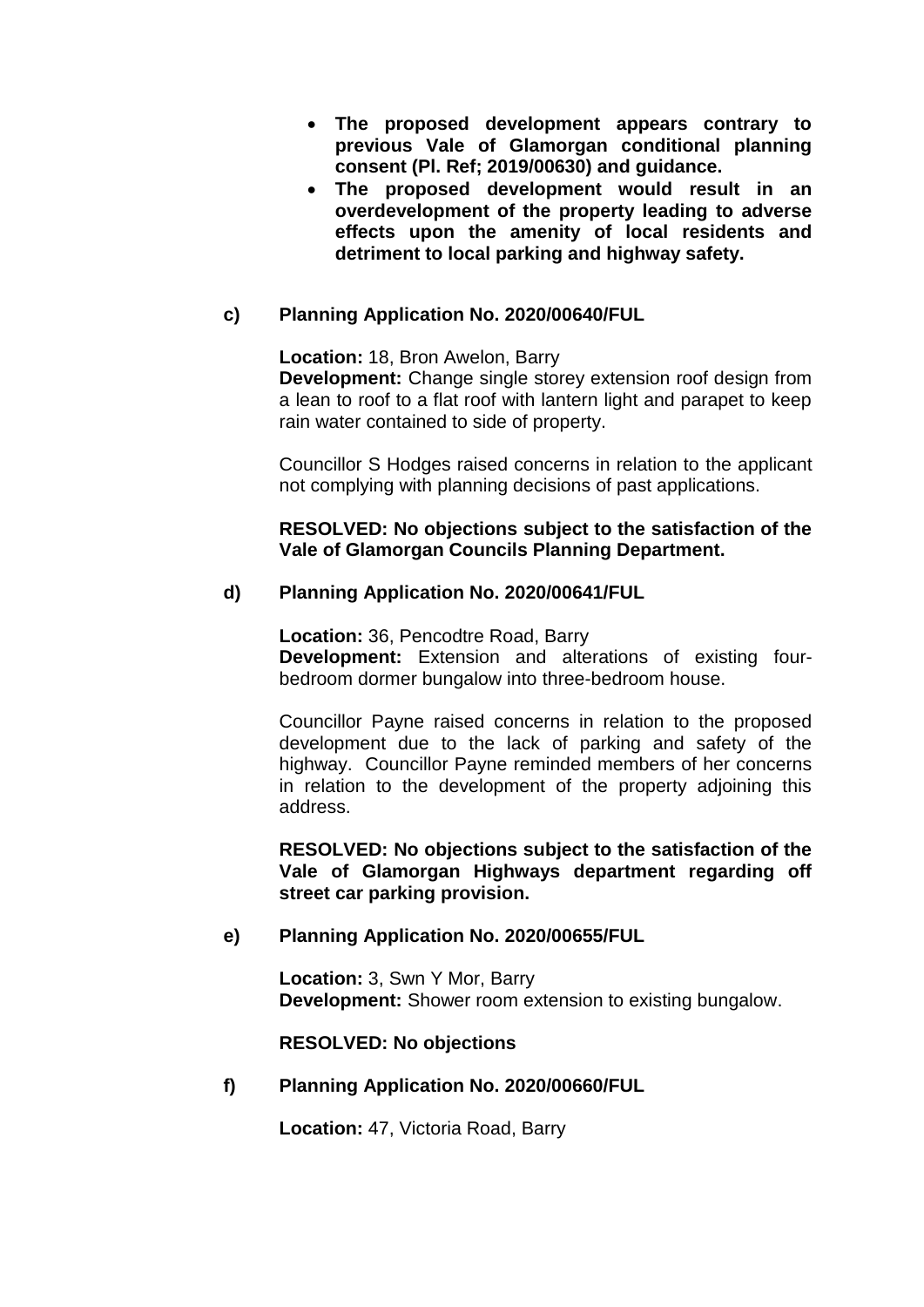**Development:** Demolition of existing porch and replacement with new to front elevation and proposed new single storey extension to rear elevation.

### **RESOLVED: No objections subject to matching finishes and materials to that of the existing dwelling.**

## **g) Planning Application No. 2020/00686/FUL**

**Location:** 2, Suran Y Gog, Barry

**Development:** Conversion of the garage to a second kitchen, which would include the removal of existing garage door and replaced with large single door with pvc panelling

**RESOLVED: No objections subject to the proposed converted garage and dwelling is not used for commercial food preparation or commercial food sales**

## **h) Planning Application No. 2020/00689/FUL**

**Location:** 142, Gladstone Road, Barry **Development:** Side extension and internal layout alterations. Proposal includes new external staircase, new windows and doors with projecting window to rear and changes to existing windows

Members raised concerns in relation to the close proximity to the adjoining property and had concerns to overlooking and impacting on the light to the neighbours.

**RESOLVED: Barry Town Council objects to the proposed development as it is considered an overdevelopment which would be to the detrimental to the adjoining neighbour (140 Gladstone Road, Barry) in term of loss of amenity and privacy.**

## **i) Planning Application No. 2020/00701/FUL**

**Location:** 1, Term Powys, Barry **Development:** Single storey rear extension

**RESOLVED: No objections** 

## **j) Planning Application No. 2020/00705/FUL**

**Location:** The Workshop, Robins Lane, Barry **Development:** Proposed retention as built of garage/workshop/tyre sales unit and coffee shop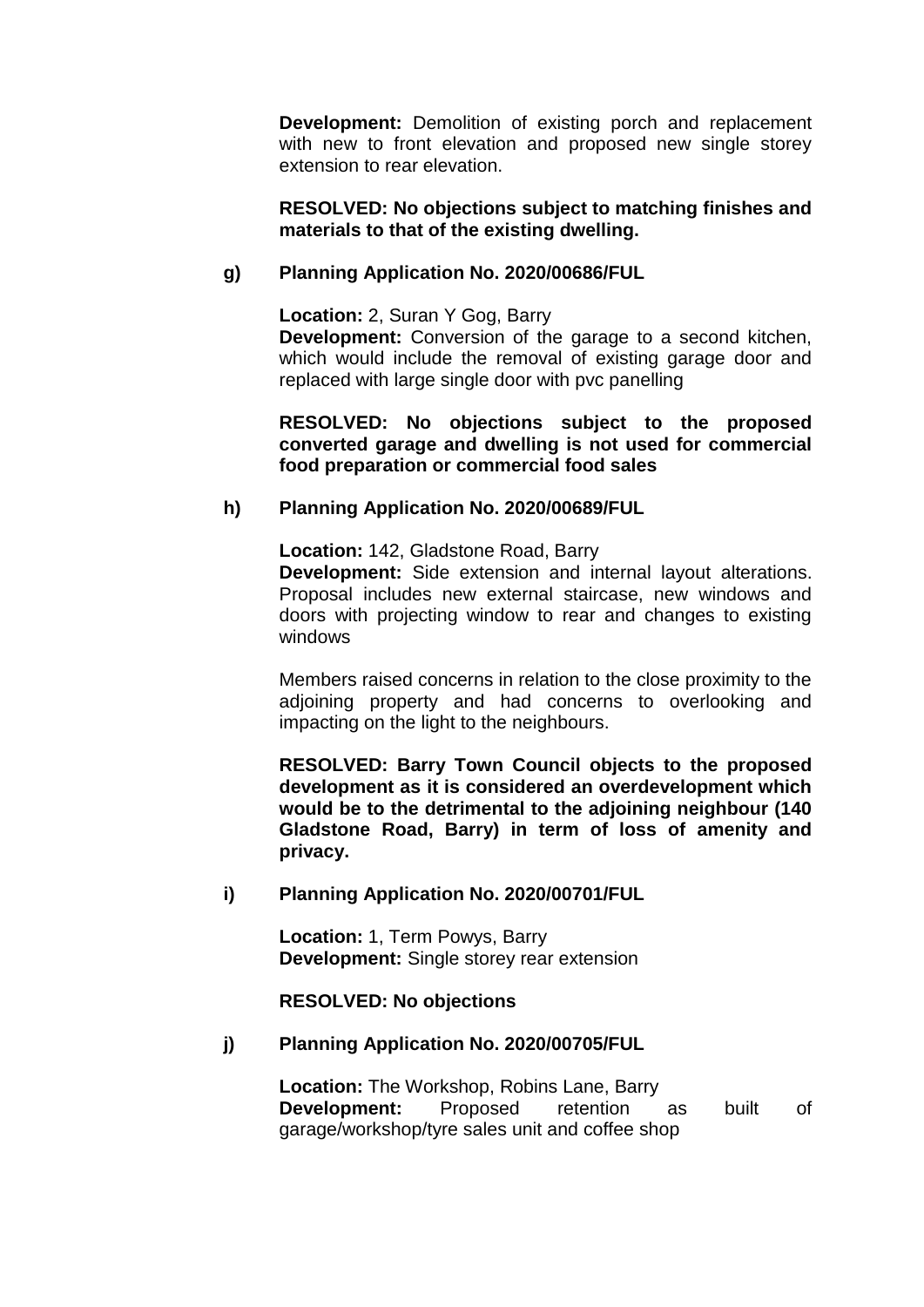**RESOLVED: no objections subject to the satisfaction of the Vale of Glamorgan planning department** 

### **k) Planning Application No. 2020/00713/FUL**

**Location:** United Reformed Church, Windsor Road, Barry **Development:** Change of use from office (B1 use) to beauty/cosmetics salon (Sui Generis Use)

Councillor S Hodges stepped away from the meeting.

Councillor Charles had concerns in relation to parking as the development had a lot of controversy in regards to planning and asked what the suggested management scheme entails. The Planning Officer advised that within the management scheme, visitors would be accompanied when entering and leaving the site. He also advised that the management scheme may limit the number visitors allowed within the salon.

Councillor Payne had concerns in relation to it being a residential development with residential access and the proposed use would require soundproofing due to the close proximity to residential units.

Councillor Collins advised that she had been asked to submit an objection from the Wrap Around Group which raised concerns in relation to parking, business use within a residential development, strain on highways in the area, overlooking and highway safety.

**RESOLVED: Barry Town Council STRONGLY OBJECTS to the proposed development for the following reasons;**

- **1. The proposed development will adversely impact upon the amenity and privacy of local residents due to noise and general disturbance.**
- **2. The proposed development will adversely impact upon the on street car parking provision within the area and result in highway hazards.**

#### **l) Planning Application No. 2020/00719/FUL**

**Location: Land at Barry Waterfront Development:** Vary conditions 19 of planning permission 2014/00229/EAO

#### **RESOLVED: No objections**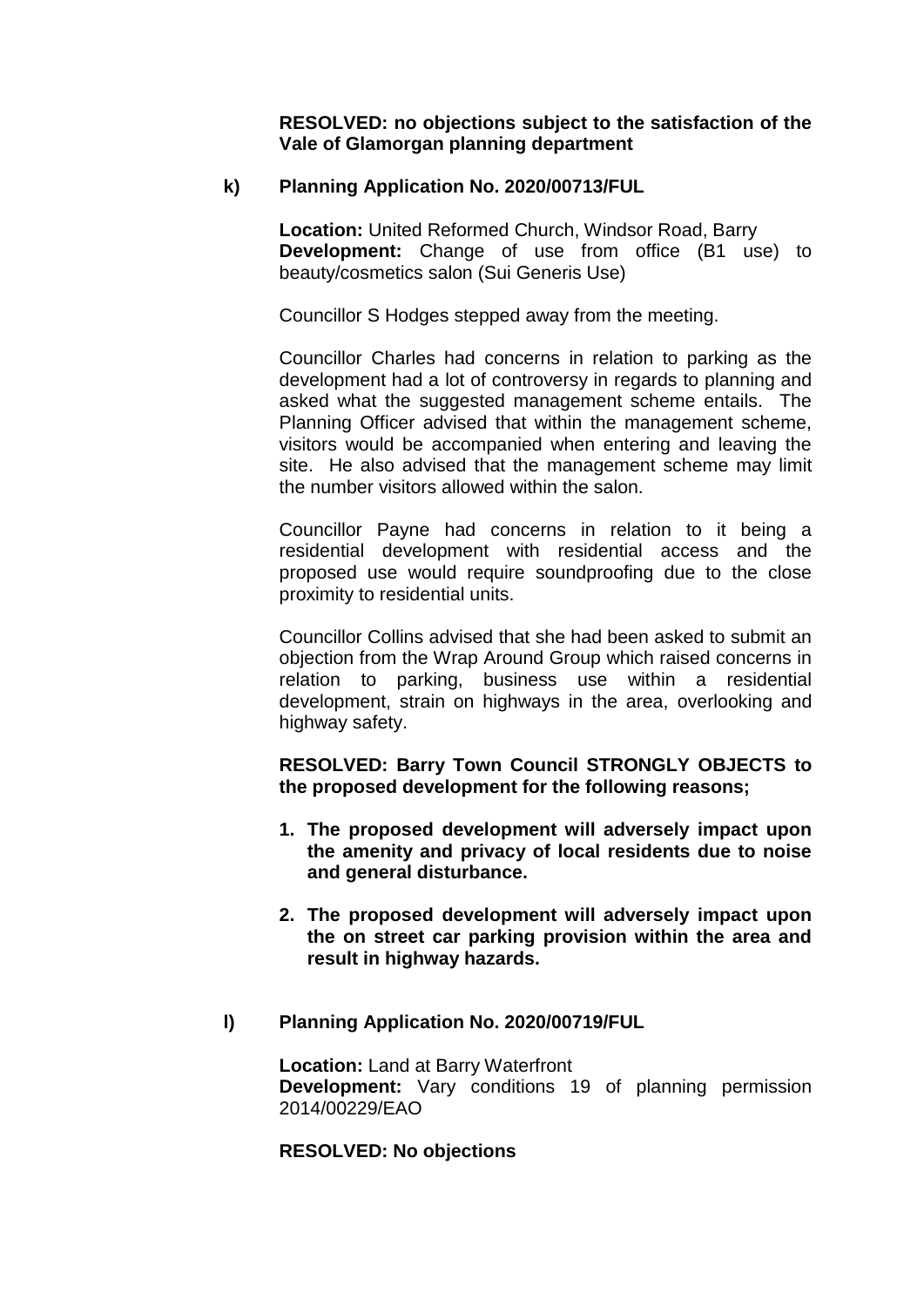### **m) Planning Application No. 2020/00724/FUL**

**Location:** Haydock House, 1, Holton Road, Barry **Development:** Variation of Condition 2 (approved plans and documents) to planning permission 2018/00820/FUL: to reposition retail, residential and communal lobby entrances, reduction in parking provision, increase in retail floor space with mezzanine level, residential plots 3, 7 and 11 increased to 2 bedroom and the introduction of a roof top access.

Members raised concerns in relation to the reduction of parking provisions on site. Councillor Bailey advised that in relation to the new parking standards the Council may not be able to object in relation to parking concerns and circulated the advice to members.

### **RESOLVED: Barry Town Council STRONGLY OBJECTS to the proposed development for the following reasons;**

- **1. The proposed development will adversely impact upon the on street car parking provision within the area and result in highway hazards to the detriment of local residents.**
- **2. The proposed development will adversely impact upon the amenity and privacy of local residents due to noise and general disturbance.**

#### **n) Planning Application No. 2020/00740/FUL**

**Location:** Nisa, 1, Vere Street, Barry **Development:** Two storey rear store extension

Councillor Payne had concerns in relation to highway safety as vehicles park on the bend of Vere Street and to the proposed extension as the building is a listed property.

### **RESOLVED: Barry Town Council objects for the following reasons;**

- **1. The proposed development by virtue of its unsympathetic design will detract from the integrity of the main building and be detrimental to the street scene of the area.**
- **2. The proposed development would adversely impact upon the provision of amenity space required for the residential units within the main building.**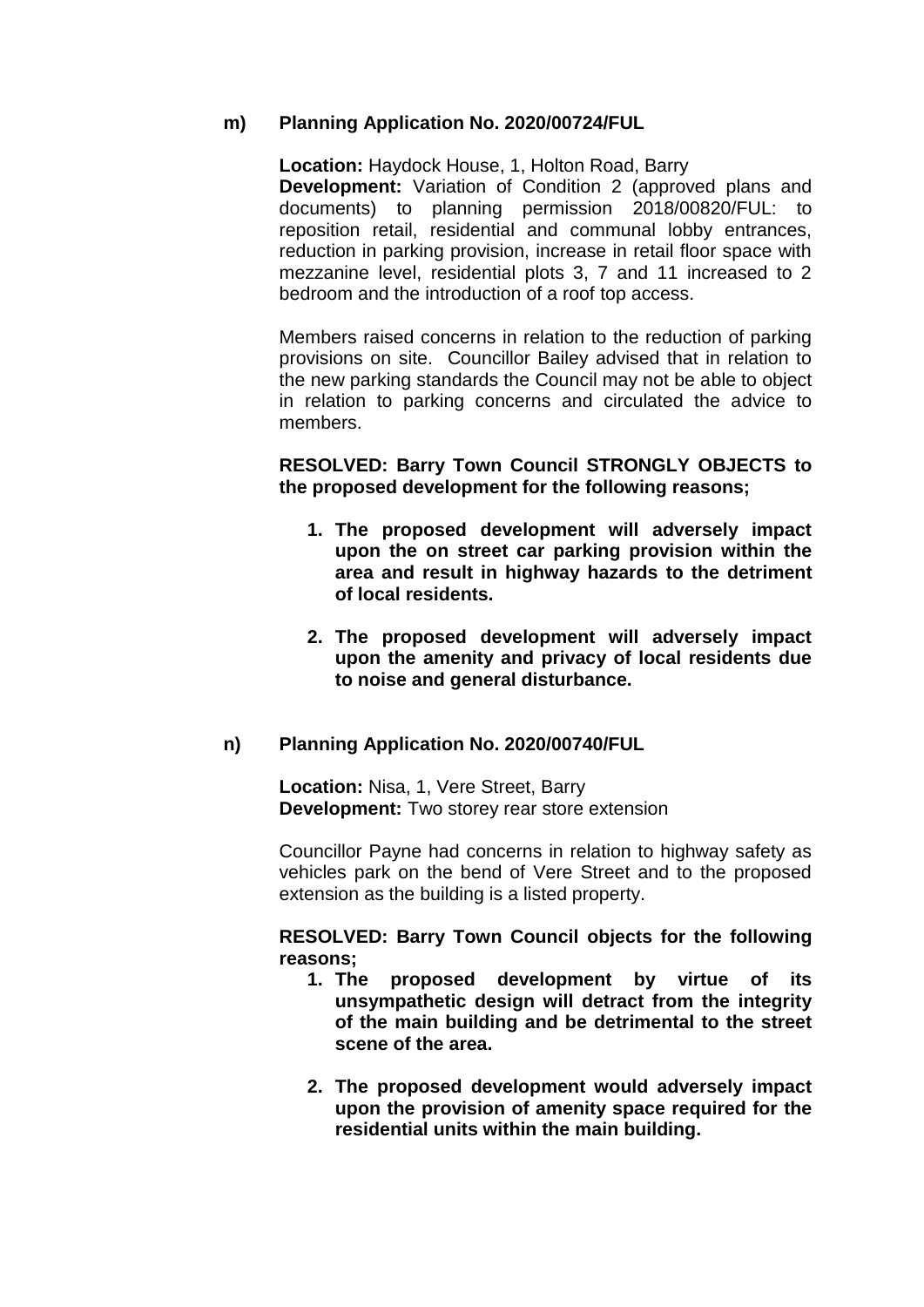### PL520. **TO CONSIDER PLANNING APPLICATIONS TABLED**

None

#### PL521. **LOCAL PLANNING AUTHORITY DECISIONS**

**RESOLVED: That the Local Authority Decisions be received and noted.** 

#### PL522. **VALE OF GLAMORGAN COUNCIL - THE LICENSING ACT 2003 NOTIFICATION OF PREMISES LICENSE APPLICATION - LICENSING APPLICATIONS CONSULTATIONS**

a) Meat & Greek, Unit 10 Goodsheds Container Village, Hood Road, Barry

**RESOLVED : That the notification of premises license application be received and noted**

b) Iceland, Palmerston Road, Barry, CF62 2PE

**RESOLVED: That the notification of premises license application be received and noted**

PL523. **THE VALE OF GLAMORGAN COUNCIL - (PROHIBITION AND RESTRICTION OF WAITING AND LOADING AND PARKING PLACES) (CIVIL ENFORCEMENT) (AMENDMENT) (NO 7) ORDER 2020**

> **RESOLVED: That the Vale of Glamorgan Councils Parking Order be received and noted.**

### PL524. **APPLICATIONS DEALT WITH UNDER DELEGATED POWERS-FOR INFORMATION ONLY**

- a) Planning Application No 2020/00489/FUL Change of use from office to provide one residential unit at 1, Holton Road, Barry
- b) Planning Application No. 2020/00664/ADV Digital printed text and logos advertising vacant properties at Land at Atlantic Way, Port of Barry, Barry

**RESOLVED: That the information received from the Planning Officer be received and noted.**